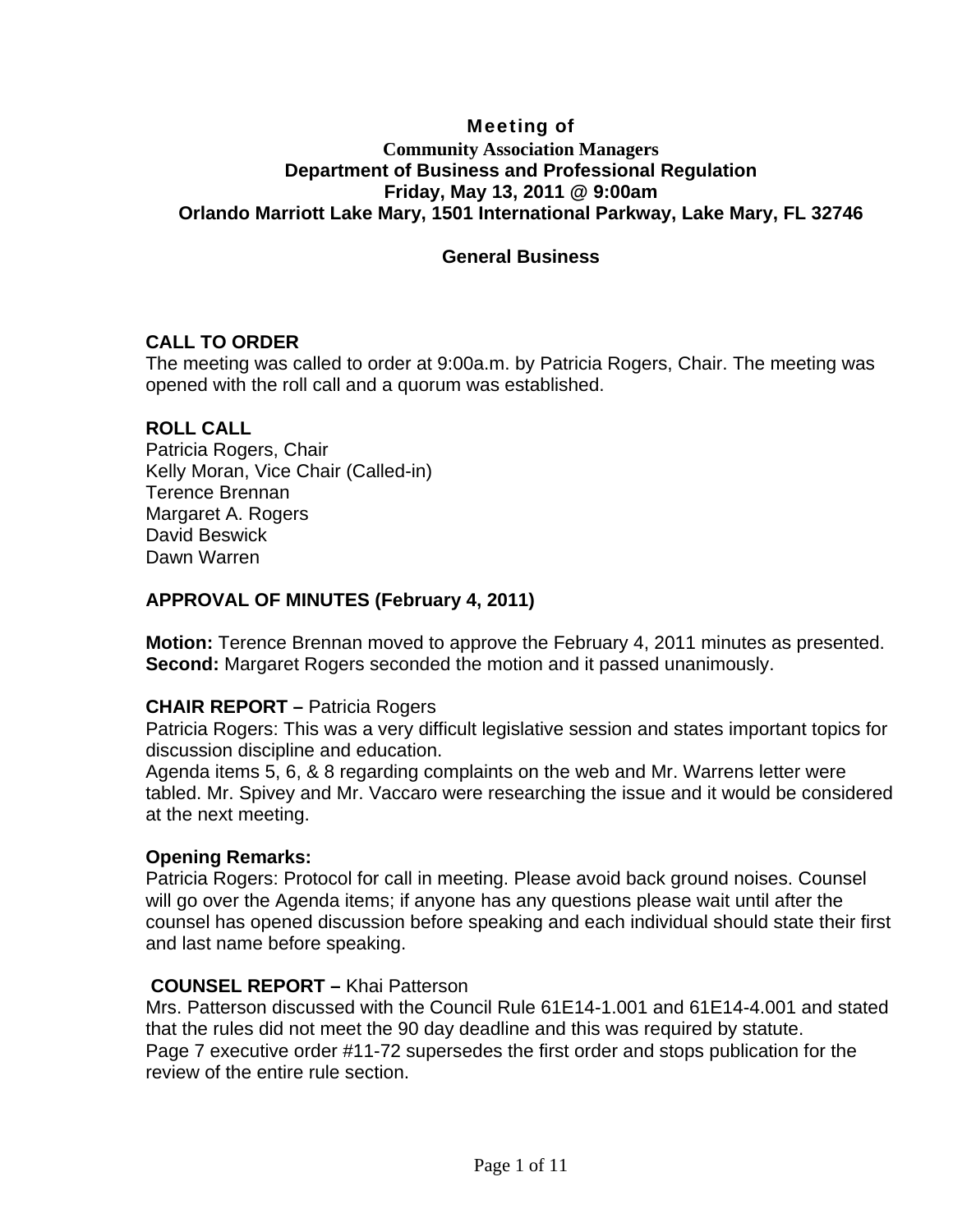Patricia Rogers: In the executive order there is nothing about protecting the consumer?

Khai Patterson: Was not able to speak on this unless there is a specific question because this was a Governor's Executive Order.

Patricia Rogers: Page 12 section 6, agencies must conduct an annual review and comprehensive review of existing rules and regulations, along with recommendations as to whether any rules and regulations should be modified or eliminated. So we did not make that deadline?

Anthony Spivey: The role is basically placed on the department; we will review all the rules if there is a situation where we need to bring rules to the council for clarification we can do that.

Margaret "Maggie" Rogers: So how far are you in the review? And did you find things you wanted to change?

Anthony Spivey: There were not many that we changed in this profession.

Patricia Rogers: Are there any comments from the public? If there are no comments, we will go on with the prosecuting attorney's report.

**PROSECUTING ATTORNEY REPORT –** C. Erica White, Prosecuting Attorney: page 14 to page 36 shows 251 active cases. Looking at trends of complaints coming into the department I have divided them into four areas.

- 1). Licensure cases divided: CAM firm license, CAM persons.
- 2). Failure of a CAM or CAM Firm license to provide records to an association member.
- 3). Failure to maintain accurate records.
- 4). Criminal activity a person taking an associates credit card or external activity like a DUI.

Terence Brennan: Does the prosecuting attorney get a report on cases that are already closed?

C. Erica White: All complaints are looked at by the department but when cases are closed they do not come to my office. Cases can be reopened if the department gets additional information.

Margaret "Maggie" A. Rogers: Is there a way that a complaint can be done anonymously and the complainant can be notified?

C. Erica White: All CAM complaints are public record.

Kelly Moran, Vice Chair: Is there anything the Council can do to help the department expedite cases?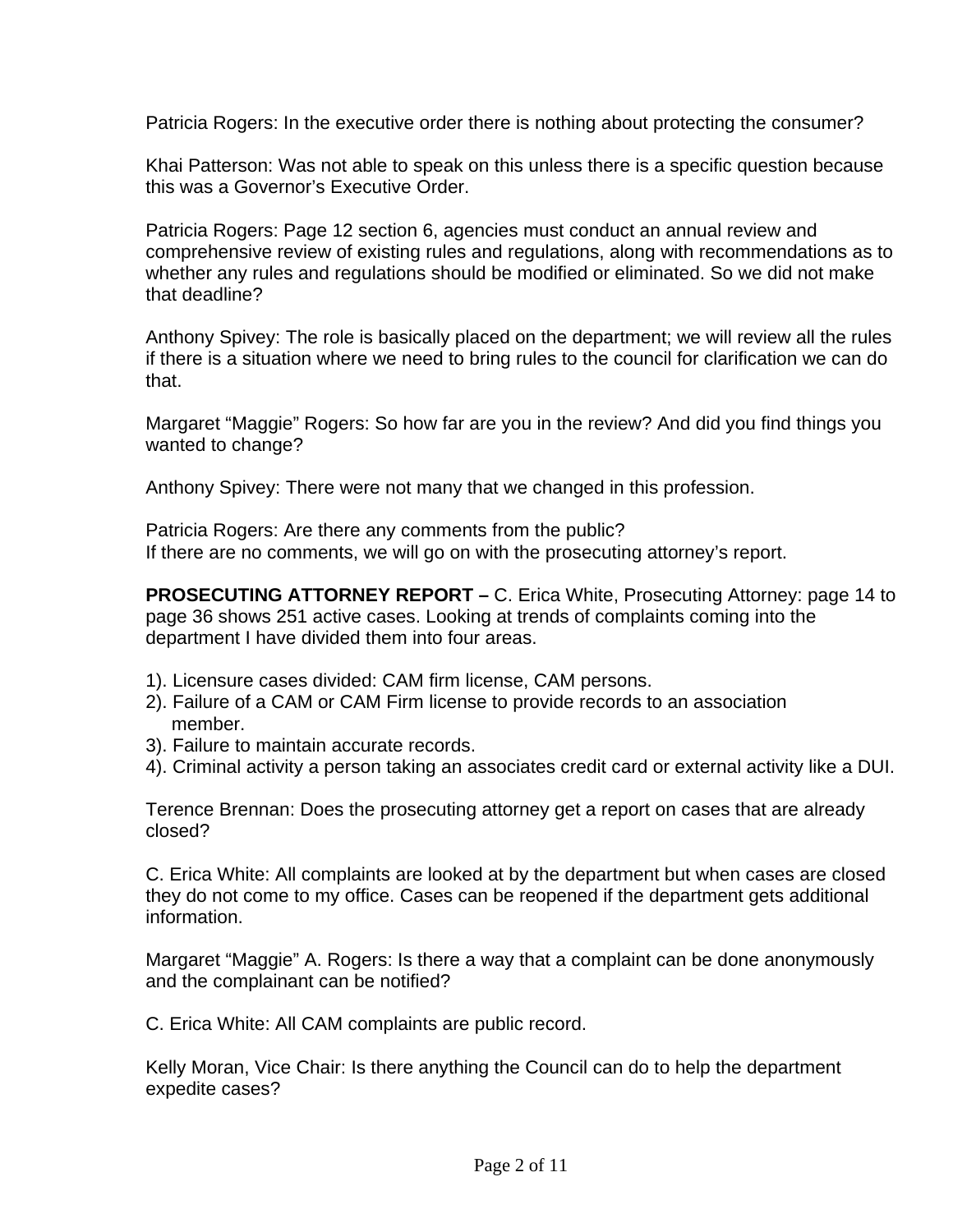C. Erica White: The department is getting a lot more complaints. CAM has a high case load.

Margaret A. Rogers: In the four points you have brought up, additional education would be good for two and three but not one and four.

Patricia Rogers: I don't think additional education would help for un-license activity.

Terence Brennan: Does any information on a case that has gone to the State Attorneys office show on the web site?

C. Erica White: No I don't believe it does.

## **EXECUTIVE DIRECTOR –** Anthony B. Spivey

Legislative Update: House Bill 5005 referencing de-regulation of CAM Council did not pass. House Bill1824 referencing the renewal process of an inactive, delinquent, and reactivation status did not pass.

Financial Statements: Mr. Spivey The operating account showed a balance of \$357,264. The financial reports ending December 31, 2010 unlicensed activity account showed a balance of \$122,716.

Board had no questions.

Mr. Spivey: On page 43 the most recent report ending March 31, 2011; operating account shows a balance at the end of that period of \$301,948.

Patricia Rogers: There is a difference of about \$56,000. Do you know where the money went?

Mr. Spivey: March, 2011 report increase in expenditures was based on the increase of revenue.

Mr. Spivey: On page 46 March 31, 2011 unlicensed activity account ending balance of \$105,898.

## **VIII. COUNCIL DISCUSSION TOPICS**

Selection of Expert Witnesses for Disciplinary Cases:

Patricia Rogers: Expert witnesses list has been provided but not their qualifications.

Mr. Spivey: The list provided includes all professions that the department regulates so there are no qualifications.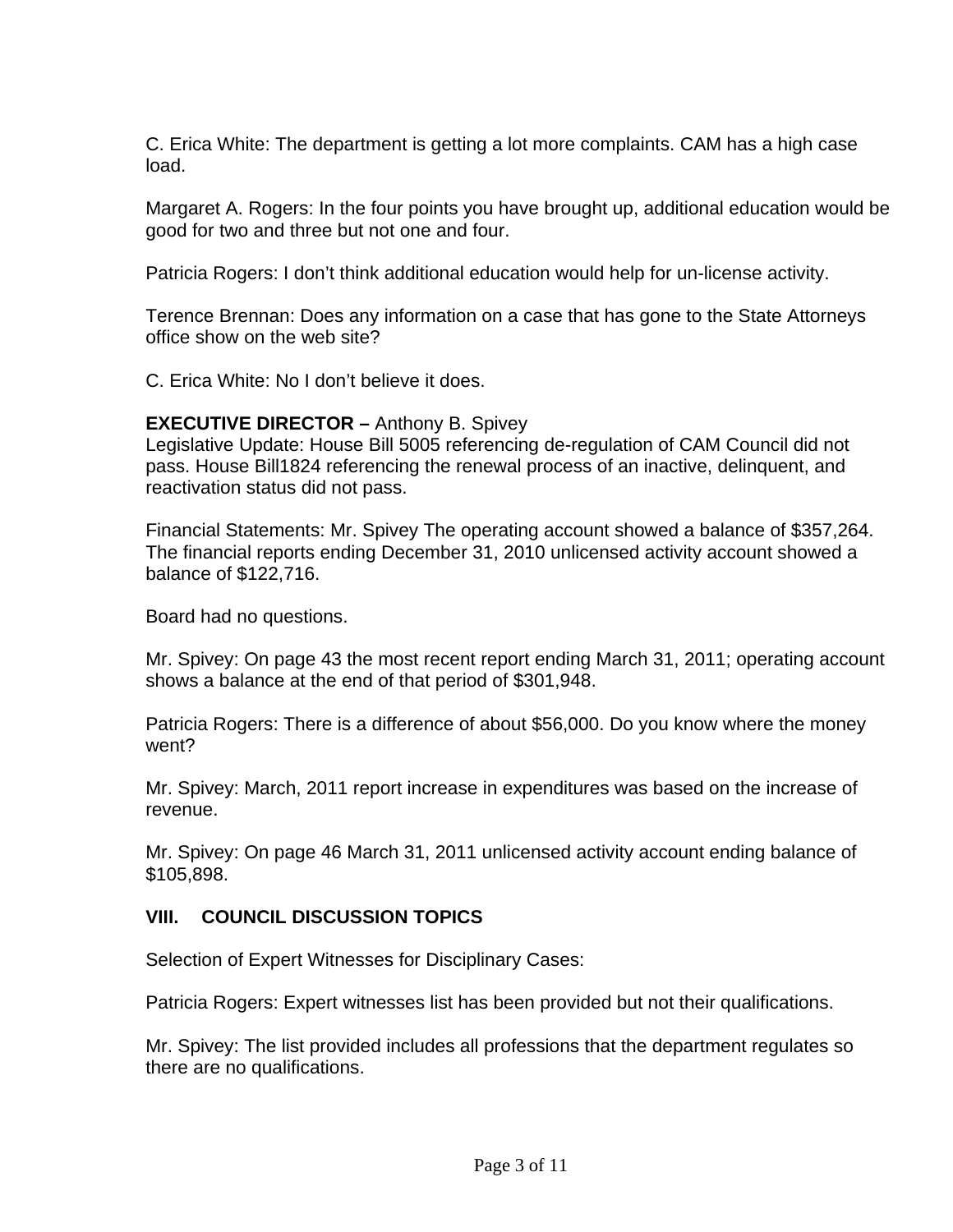Terrence Brennan: I requested information on Community Associations Managers; there are three consultants? And you never search out for additional services from anyone else?

Mr. Spivey: At this time, yes.

Patricia Rogers: Any questions?

Kelly Moran: Does the association need additional expert consultants to move cases through the legal department?

C. Erica White: In the past three months I have only referred two cases to expert services. The department has adequate expert services at this time.

Patricia Rogers: When is it decided that a case needs to go to an expert?

C. Erica White: When there is a complex case or a lot of documentation. I refer those cases to an expert.

Terence Brennan: What is the expert's perspective of the out of state experts?

C. Erica White: I review what the expert find and then I make my own determination. I go with their recommendation or I move forward when I find a legal violation.

Terence Brennan: The final decision is made in the department?

C. Erica White: Yes.

Patricia Rogers: Any other questions? Do you know how much experience these experts have?

C. Erica White: No.

Patricia Rogers: When cases are referred to the expert are they asked if the know this manager.

Mr. Spivey: Yes, the managers are required to notify the department.

C. Erica White: If the expert knows the person or respondent then they are to notify the department.

Mr. Spivey: I know of a few that have had extensive background checks.

Terence Brennan: Has an expert ever been considered from a different state?

Mr. Spivey: That would be up to the prosecuting attorney's office.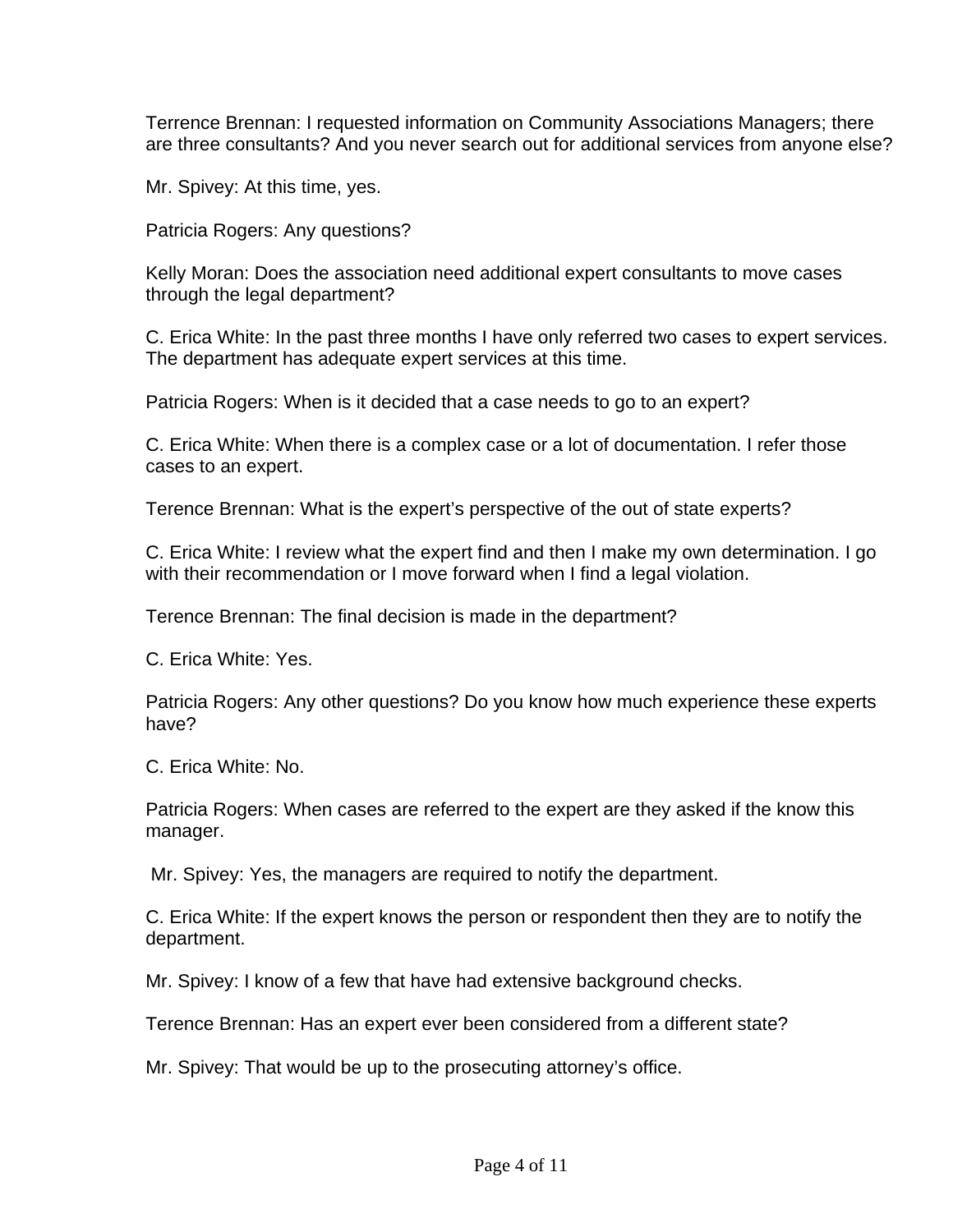Khia Patterson: The purpose for the expert is to determine if there is evidence to move forward with the case. Where they are located really does not come into play and expert experience can be requested.

Margaret A. Rogers: How are experts selected?

Mr. Spivey: I am not directly involved with the selection process but can get that information.

Patricia Rogers: I would like to see qualifications.

## **Review of Disciplinary Fines and Actions:**

Patricia Rogers: State of Florida statutes 468.60-20 and 61E14

Patricia Rogers: Would the council make recommendations on any changes to the penalty ranges. I find violations to be vague and not clear.

Patricia Rogers: Gross misconduct \$500.00 fine is low and needs to be higher.

Terence Brennan: Discussion on word gross means significant.

Erica White: Gross misconduct is 61E14-2.001(6) not providing records.

Terence Brennan: Suggested making clear that not providing records on an education issue and they know it is gross misconduct.

Khai Patterson: You may want to change the definition of gross.

Erica White: Florida Statute, rule page (32) 61E14-2.001 (6): Standards of professional conduct it shall be considered gross misconduct, as provided by Section 468.436(2). This would be an example of misconduct.

Patricia Rogers: Any comments? Do you have any other samples of misconduct other than records?

Eric White: It would be defined in Rule 61E14-2.001 (8)(a) page (33), It shall be presumed that gross negligence or gross misconduct has been committed where a licensee's or registrant's other professional license has been suspended or revoked for reasons other that non-payment of dues or noncompliance with applicable continuing education requirements. That would be another example of gross misconduct.

Patricia Rogers: In order for us to strengthen the application of the disciplinary fines and rules we need to strengthen the professional conduct.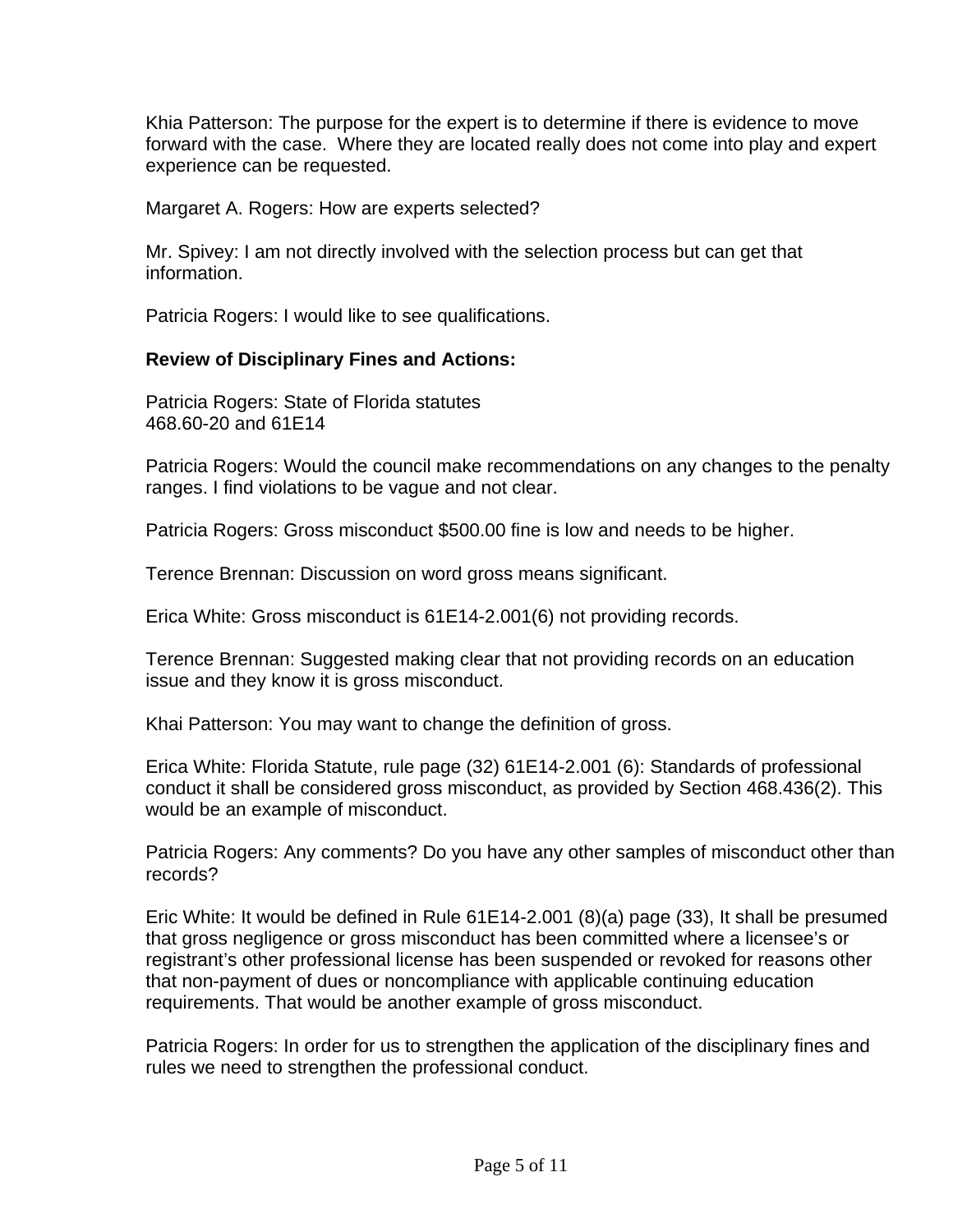Erica White: In your rule.

Patricia Rogers: Is there any interest in doing that?

Terence Brennan: It would be something to look at. We should go back and look at the comment that was made ever so long ago and define gross misconduct.

David Beswick: I agree with Mr. Brennan.

Margaret Rogers: I also agree. And I have a question for Ms. White.

Patricia Rogers: Kelly do you have any comments?

Kelly Moran: I agree with the council about getting a better understanding and changing the standards.

Dawn Warren: Made a motion that the council review the standards and improve or define gross misconduct.

Margaret Roger: Seconded the motion and it passed unanimously.

Margaret Rogers: Questioned a CAM hiring someone that does not have the right standards and have criminal records, how do we protect those people?

Khai Patterson: Any issues that could be discipline under disciplinary guidelines can be reviewed prior to licensing.

Anthony Spivey: When an application comes into the department if the applicant has a criminal background then the application is forwarded to the board office for review. If there are convictions found the application is reviewed before a license issued. If a CAM hires an individual that has a criminal record there is no CAM statute or rule that prevents them from doing so.

Margaret Rogers: If a CAM hires a person that has criminal record; is that a disciplinary matter?

Anthony Spivey: I can not give you a clear cut answer because each case that comes in would be reviewed on a case by case basis.

Khai Patterson: I have not gone through all your statutes but unless you have a statute that says a CAM cannot hire someone that has a criminal record and they do, there is nothing that can be done about it and I'm not sure that the statute addresses that.

Margaret Rogers: That is one of the biggest problems we have in the whole state. Is there not a way we could have something under the standards of conduct?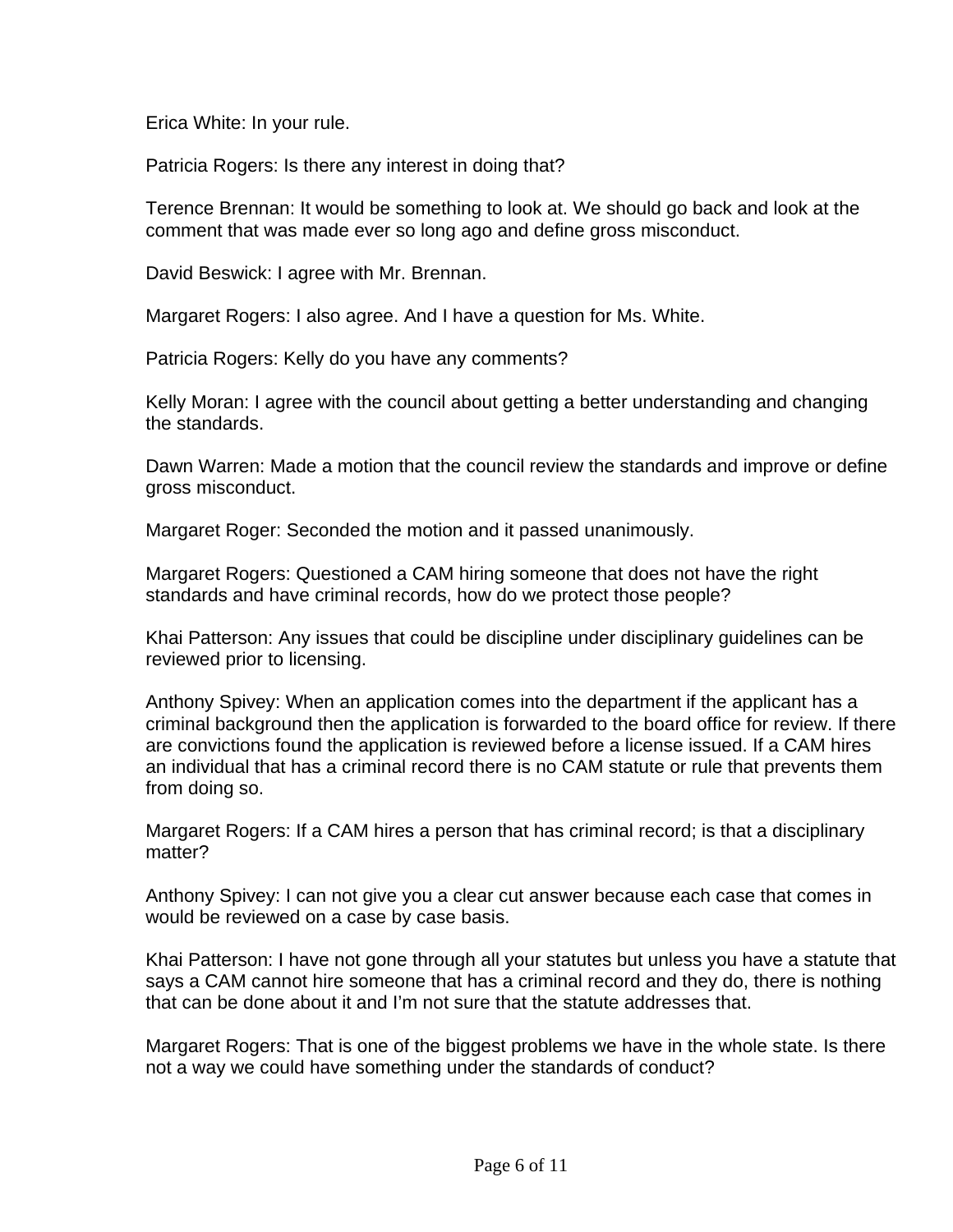David Beswick: I have some experience with this; I have an employee that has a criminal record that was committed when this person was 17.He is now in his forties and has a collage degree and I do not think that should disqualify him.

Patricia Rogers: We should look at the standards of professional conduct; we need to be very careful in how we word things and what we include. I would start thinking about what you would like to change and send that to Tony Spivey so that it could be included in the next agenda.

Kelly Moran: Completely agrees with CAM'S hiring someone with a criminal background. This is very important for the associations through out the State of Florida.

Terence Brennan: Is there anyway we could determine to what extent this is a problem?

Khai Patterson: I think that would be very difficult to monitor because having a criminal record does not preclude you from having a license.

Margaret Rogers: Could we say require that people that are hired have the same requirements as the people licensed. Would that work?

Khai Patterson: Not sure if that would be enforceable

Anthony Spivey: This would not be enforceable because we do not have regulatory authority over people that licensed individuals hire.

Terence Brennan: We are dealing with people that are a risk factor.

Margaret Rogers: I am just suggesting that somehow CAM'S be responsible and the license be at risk if they are not responsible for the protection of the people.

Terence Brennan: Could the CAM'S be required to do a background check?

Patricia Rogers: Here is the problem with that, a manager could suggest doing a background check on all the employees and the board would not agree.

Margaret Rogers: Then if the board says no then the board should take responsibility.

Khai Patterson: You cannot make that a rule unless you have statutory authority.

Anthony Spivey: All applicants applying for a license that have criminal backgrounds are issued a notice of intent to deny. Most of the time when a license is issued to an individual with a criminal background will hire others with a criminal background.

Margaret Rogers: Is Tim Vaccaro the one to ask?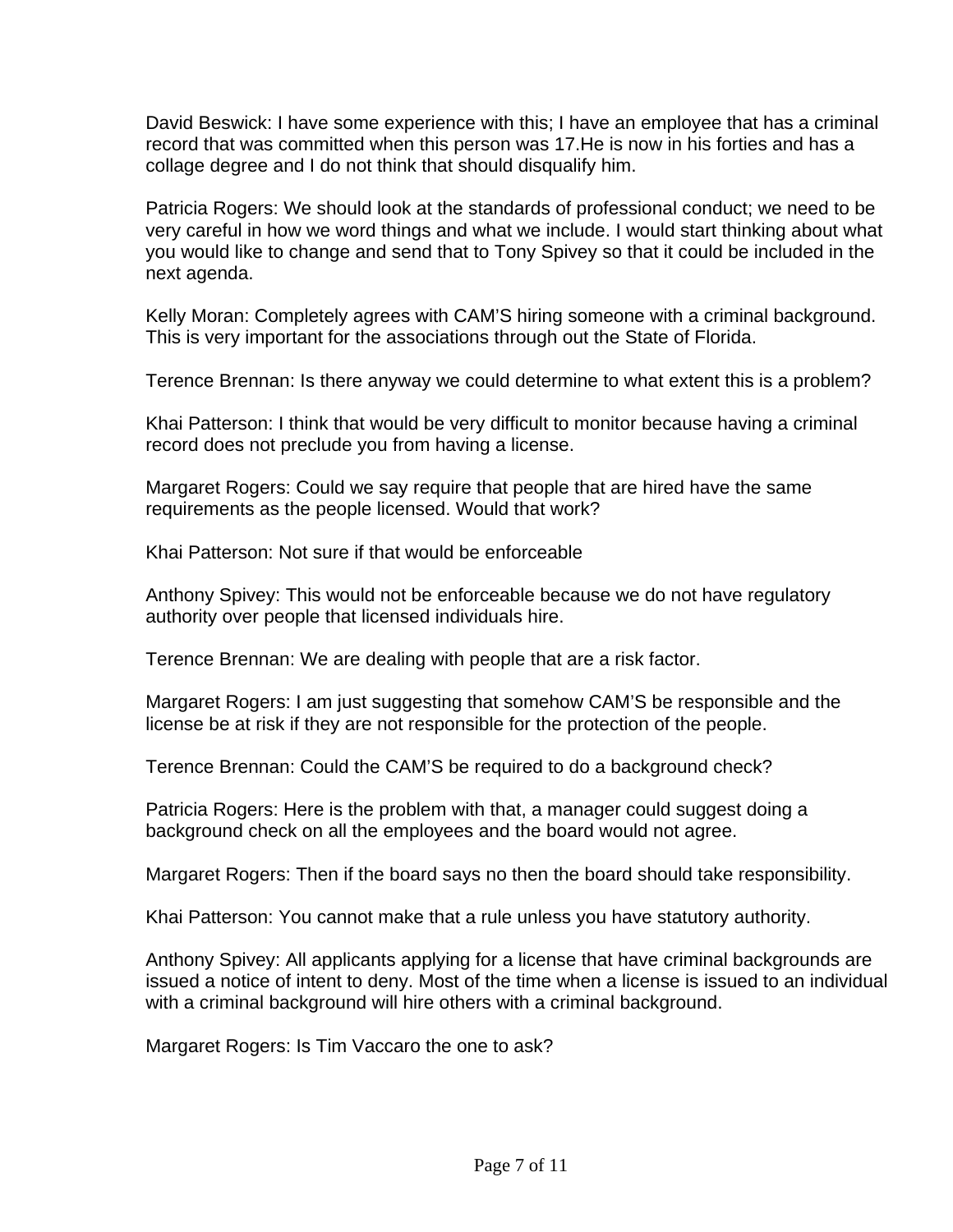Patricia Rogers: We can make recommendations on changing the statute but we need to be specific in what we want to change.

Margaret Rogers: I am contacted all the time from people that have been robbed and nothing is done by the department.

Anthony Spivey: If the department is not advised to what is going on with the licensee then nothing can be done.

Dawn Warren: An association hired a convicted felon that was charged with a home invasion.

Patricia Rogers: A manager can only do so much; if a board decides to hire a person convicted of home invasion the CAM cannot prevent that. We have to be very careful not to hold a CAM responsible for something that he/she cannot control.

Terence Brennan: Maybe we could provide information on how to do a background check through the educational requirement.

Anthony Spivey: Agreed.

Terence Brennan: Are there restrictions for hiring a person with a criminal record?

Khai Patterson: Nothing that I'm aware of.

Dawn Warren: What about education for board members? If you want to be on a board you would have to have some education.

Patricia Rogers: Condominiums, Timeshares & Mobile Homes determines education for board members. There is nothing in the HOA requirements but again that is legislation and I am not sure we could make that recommendation.

Kelly Moran: Board members don't have to take the education course as long as they sign an affidavit that they read the documents and statutes.

Dawn Warren: It might cut down on some of the crime.

Dawn Warren: Moved that the Council require new board members have some education requirements in background checks for hiring employees.

Khai Patterson: Consider adding an education requirement.

Terence Brennan: Seconded the motion.

Kelly Morgan: Could you repeat the motion?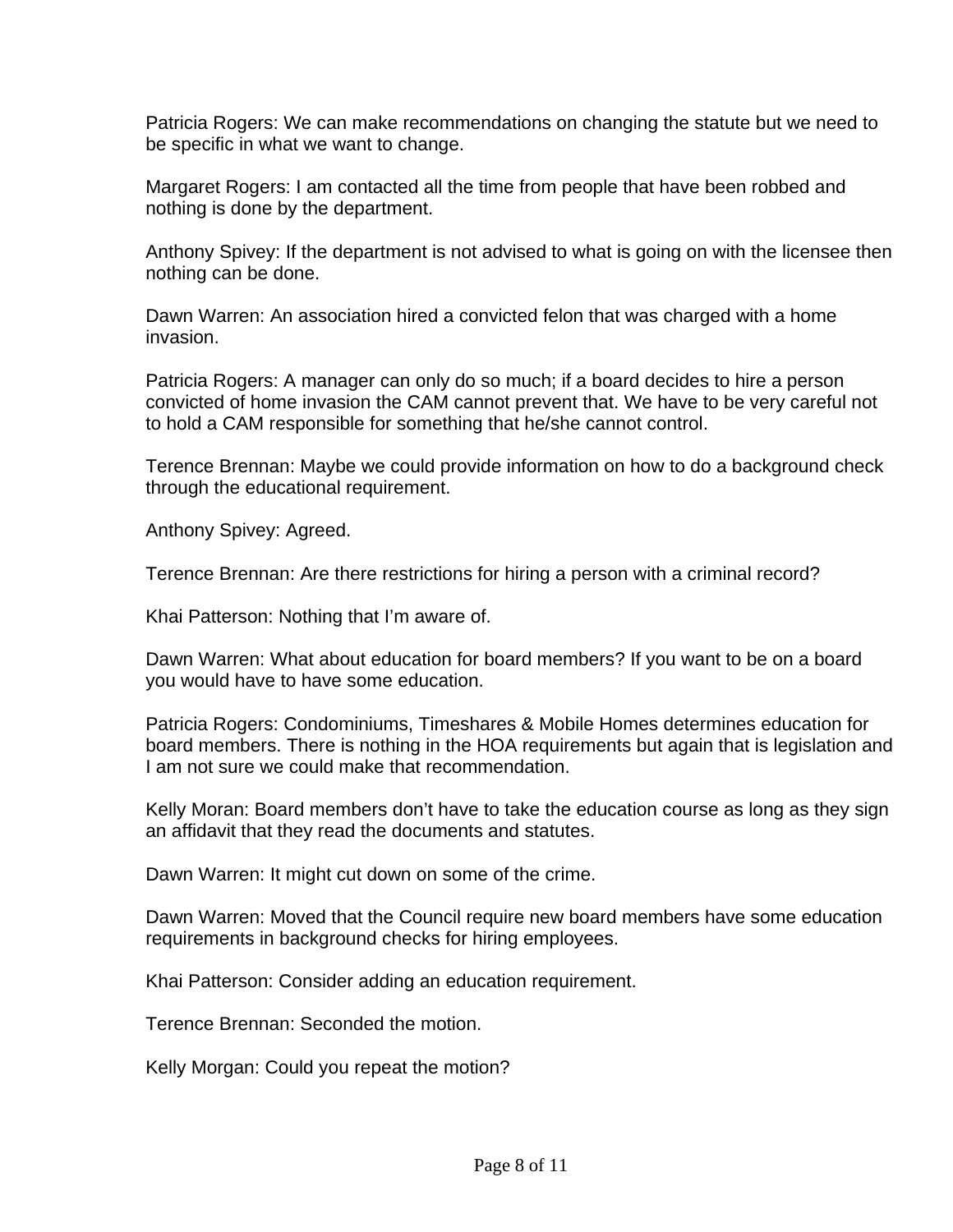Patricia Rogers: The motion was that the Council recommend that the Division of Condominiums, Timeshares & Mobile Homes strengthen its education program to train board members on background checks.

Patricia Rogers: Called the question, it passed with one member opposed.

Margaret Rogers: Left the meeting.

Patricia Rogers: Definition on changing or standards on disciplinary fines and action page 21 subsections (I) & (J) need more definitions on what those meant or what standards they should be meeting. The next one page 22 (L) need to be clarified, and on page 23 (Q) thinks that its miss-worded it says "Use funds for intended purpose" I think it should say "not use the funds for intended purposes". Page 26 (DD), It should be more specific in what we are talking about in or standers of professional conduct. We should take a look at other States that have standards in professional conduct and send ideas to Mr. Spivey about a month before the next meeting.

Education Requirements for Managers

Patricia Rogers: Education requirements would go hand-in-hand with the standards so when looking at this I think we should refer to standards. Is there a motion to defer?

David Beswick: Moved that the Council defer. Dawn Warren: Seconded the motion and it passed unanimously.

Public Information Program:

Kelly Moran: I forwarded a draft brochure of what a public brochure would look like and more information was requested from department. Comments?

Patricia Rogers: I don't think we are required to have a time share manager anymore?

Kelly Moran: The requirement says we may; it does not say it's required.

Anthony Spivey: It says one may be employed as a community association manager employed by a timeshare.

Patricia Rogers: Suggested changing to "may be".

Kelly Moran: Requested that the department provide a draft with additional input.

Anthony Spivey: Recommended that unlicensed activity regulation be included and he would have the department provide a draft.

Patricia Rogers: Any comments?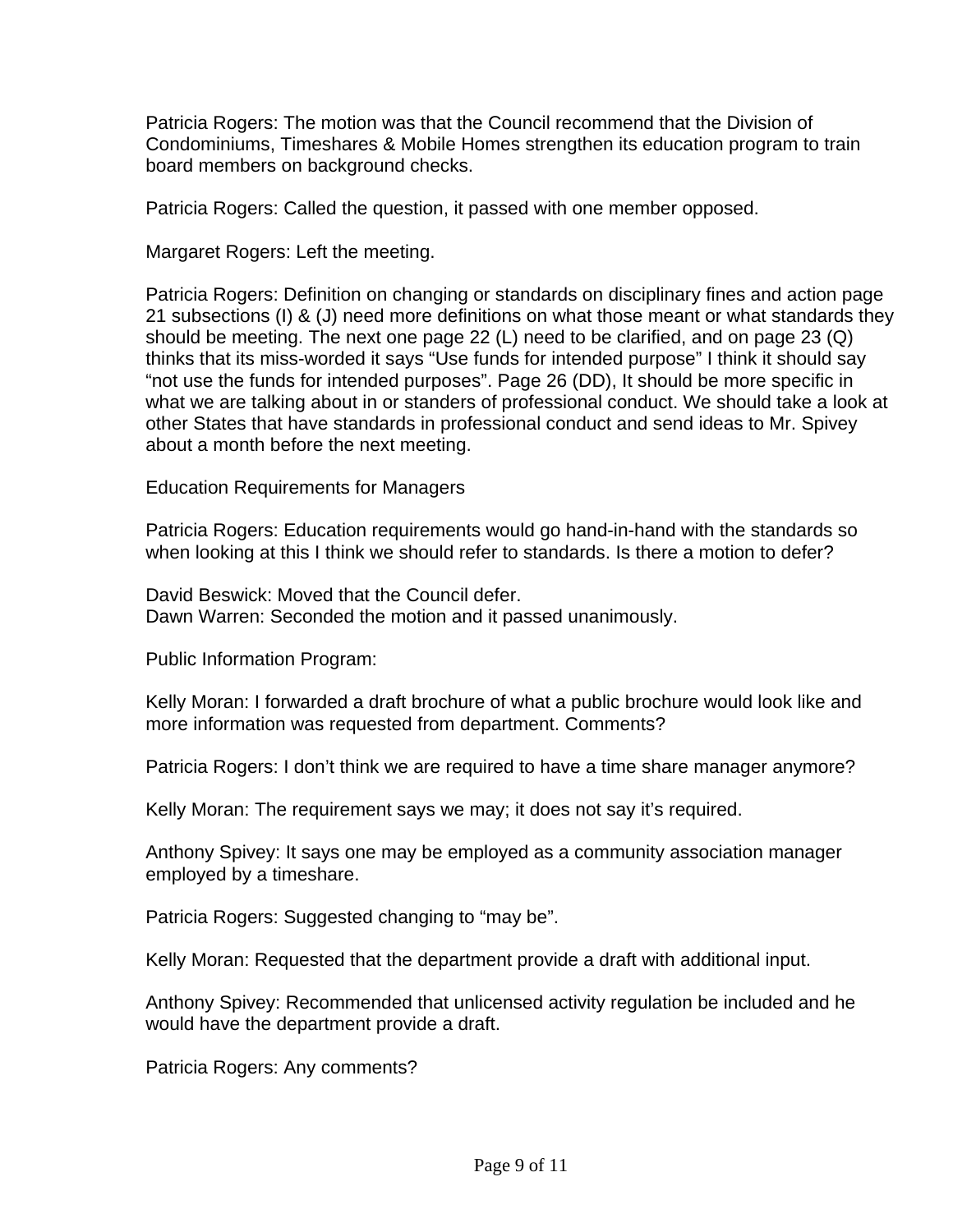Terence Brennan: It was a challenge to create a one or two page brochure. He recommended using bullet points for duties and responsibilities of a CAM and less information on the council.

Patricia Rogers: I would like to see in big red letters "You got to be licensed to manage".

Margaret Rogers: Could we add a toll free complaint number?

Anthony Spivey: Yes. I would also like to remind everyone that renewal notices for CAM firms is coming up and this is their first year. Renewal notices will be coming out in June CAM firms make sure you renew your license, because if you don't renew you can not operate.

Terence Brennan: Kelly what's the time frame on sending you suggestions?

Kelly Moran: If I could have a template within thirty days I could have the brochure at the next meeting.

Anthony Spivey: Any information that needs to go to Kelly will need to go through me first. You cannot send information directly to her because that would be in violation of the Sunshine Law.

Patricia Rogers: Any comments? As I noted earlier we are deferring the following items to the next meeting for additional research by the department; Complaints appearing on DBPR Web Site and Dennis Warren letter to the next meeting.

## **PROPOSED FUTURE MEETING DATES**

August 5, 2011 November 4, 2011 February 3, 2012 May 4, 2012

**OLD BUSINESS** 

No old business

**SUGGESTED TOPICS FOR THE NEXT MEETING** 

**August 5, 2011 – Telephone conference November 4, 2011 – Live meeting February 3, 2012 – Telephone Conference May 4, 2012 – Telephone Conference** 

Dawn Warren: Made a motion to approve the dates and the next face to face meeting be held November 4, 2011.

David Beswick: Seconded the motion and it passed unanimously.